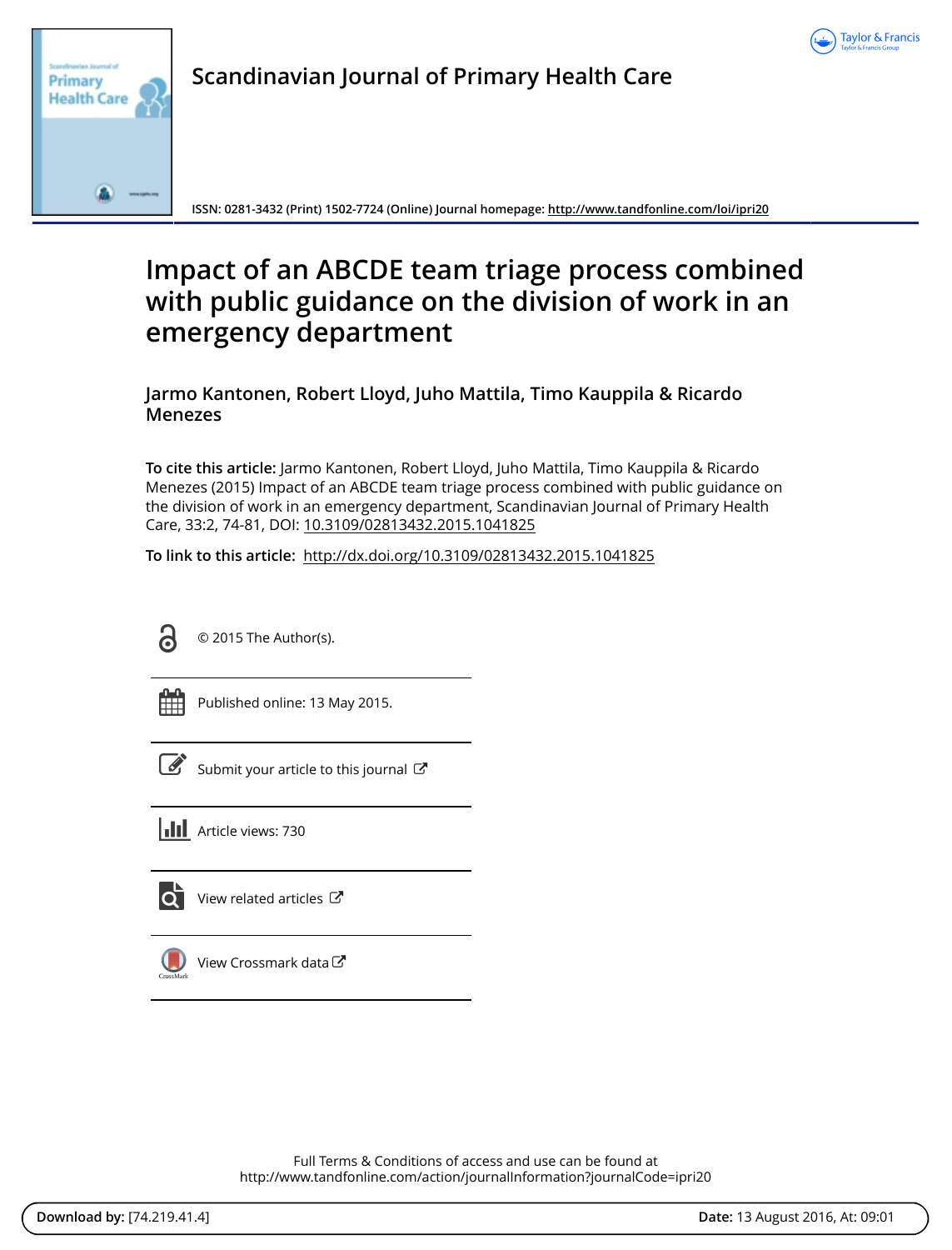

### **original article**

# **Impact of an ABCDE team triage process combined with public guidance on the division of work in an emergency department**

## JARMO KANTONEN<sup>1</sup>, ROBERT LLOYD<sup>2</sup>, JUHO MATTILA<sup>3</sup>, TIMO KAUPPILA<sup>4</sup> & RICARDO MENEZES<sup>5</sup>

<sup>1</sup>Attendo LTD, Helsinki, Finland, <sup>2</sup>Institute for Healthcare Improvement, Boston, MA, USA, <sup>3</sup>Helsinki University Central *Hospital, HUS, Helsinki, Finland,* 4*Department of General Practice and Primary Healthcare, HUS, Institute of Clinical Medicine, and University of Helsinki, Finland,* 5*Emergency unit project, Jorvi Hospital, Puolarmetsä Hospital, Espoo, Medivida LTD, Helsinki, Finland*

#### **Abstract**

*Objective.* To study the effects of applying an emergency department (ED) triage system, combined with extensive publicity in local media about the "right" use of emergency services, on the division of work between ED nurses and general practitioners (GPs). *Design.* An observational and quasi-experimental study based on before–after comparisons. *Setting.* Implementation of the ABCDE triage system in a Finnish combined ED where secondary care is adjacent, and in a traditional primary care ED where secondary care is located elsewhere. *Subjects.* GPs and nurses from two different primary care EDs. *Main outcome measures.* Numbers of monthly visits to different professional groups before and after intervention in the studied primary care EDs and numbers of monthly visits to doctors in the local secondary care ED. *Results.* The beginning of the triage process increased temporarily the number of independent consultations and patient record entries by ED nurses in both types of studied primary care EDs and reduced the number of patient visits to a doctor compared with previous years but had no effect on doctor visits in the adjacent secondary care ED. No further decrease in the number of nurse or GP visits was observed by inhibiting the entrance of non-urgent patients. *Conclusion.* The ABCDE triage system combined with public guidance may reduce non-urgent patient visits to doctors in different kinds of primary care EDs without increasing visits in the secondary care ED. However, the additional work to implement the ABCDE system is mainly directed to nurses, which may pose a challenge for staffing.

**Key Words:** *Emergency department, Finland, general practice, patient grouping, primary care, reverse triage, triage*

#### **Introduction**

Non-urgent visits to emergency departments (EDs) may cause unintended significant problems such as use of ED for non-urgent matters, crowding, and long waiting times [1–4] while simultaneously requiring resources that are supposed to be used for patients with urgent needs. Urgent treatment is compromised if the ED is too crowded [5]. Internationally, most countries separate primary care and EDs and provide ED services as secondary care functions [6,7] but in Finland primary care and GPs are also involved in ED functions [7–10]. These primary care EDs are easily accessible, which has led to crowding and overuse of these facilities [8].

As an attempt to provide immediate treatment for those patients in primary health care ED who need it the most, a face-to-face triage system [7,9,10] was developed in Finland. This type of triage has been reported to reduce visits to doctors in primary care EDs where secondary care EDs are available in the same facilities without increasing the workload of primary care doctors in office hours [7,10]. There are thus no data regarding who treats these ED patients who do not end up with primary care doctors or where such treatment is provided.

The primary aim of this study was to determine whether the implementation of such ABCDE triage combined with public guidance altered the division

*(Received 10 November 2013; accepted 13 March 2015)*

ISSN 0281-3432 print/ISSN 1502-7724 online DOI: 10.3109/02813432.2015.1041825



Correspondence: Timo Kauppila, MD DMSc, Reader, Department of General Practice and Primary Healthcare, HUS, Institute of Clinical Medicine, and University of Helsinki, PO Box 20 (Tukholmankatu 8 B), 00014 University of Helsinki, Finland. Tel: +358 9 1911, +358 44 7684449. Fax: +358 9 191 27536. Email: timo.kauppila@fimnet.fi

<sup>© 2015</sup> The Author(s). Published by Taylor & Francis. This is an Open Access article distributed under the terms of the Creative Commons Attribution License (http://creativecommons.org/licenses/by/4.0), which permits unrestricted use, distribution, and reproduction in any medium, provided the original work is properly cited.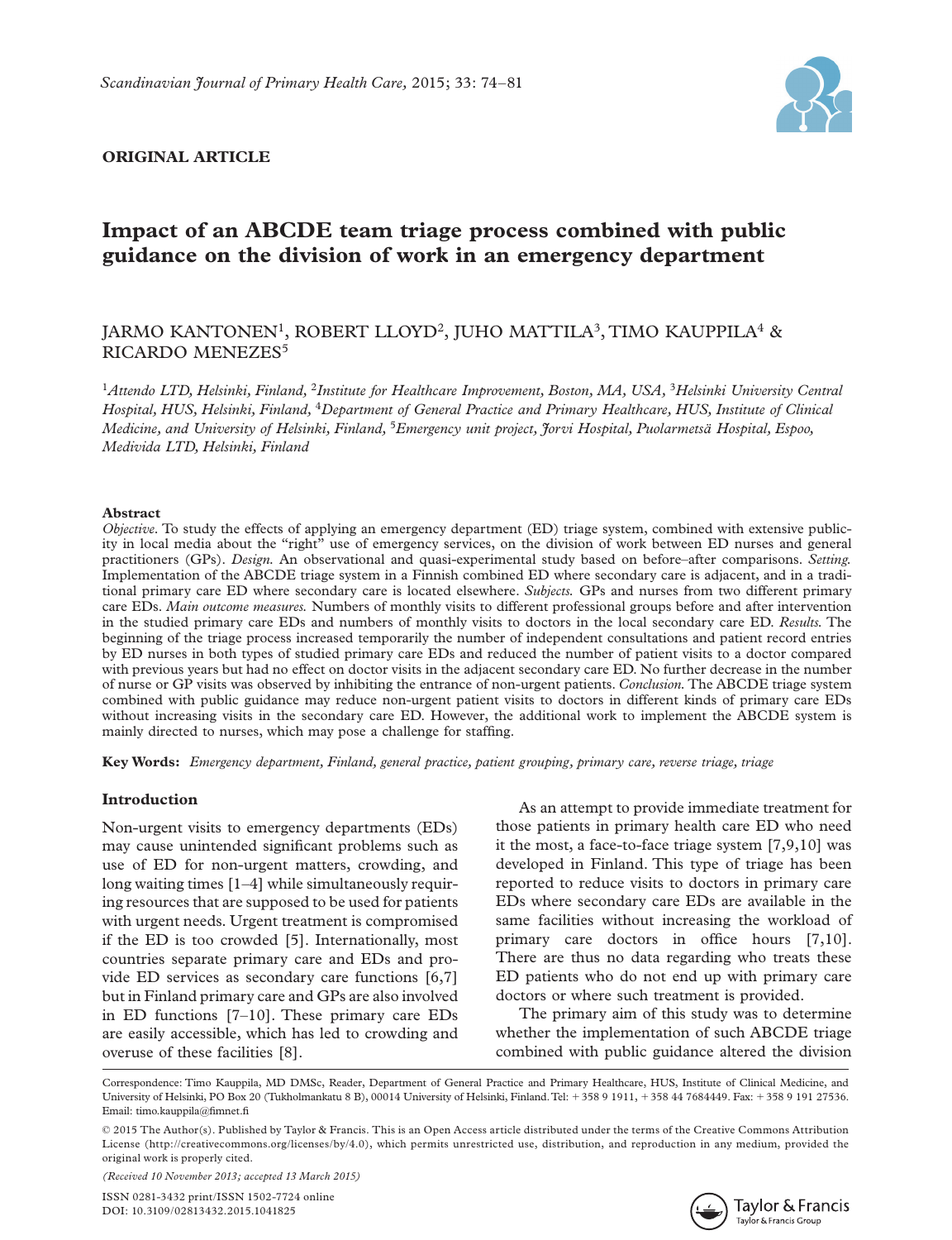How applying a triage system (ABCDE triage) alters workload in a primary care emergency department (ED) is not known.

- The beginning of ABCDE triage may increase the workload of nurses and decrease the workload of primary care doctors. The use of secondary care ED was not altered by the triage performed in primary care ED.
- Applying ABCDE triage may alter the assignment of patients into the non-urgent patient group.
- Statistical process control (SPC) methods are useful when studying and analysing changes in primary care settings over time.

of work between the main professional groups (ED nurses and GPs) in the two different types of primary care EDs, the first type having secondary care services and full laboratory and X-ray facilities available and the other, a more traditional setting, devoid of these resources. Different statistical approaches were used to describe putative changes thoroughly. Second, an attempt was made to describe the diagnoses of those patients in a primary care ED who were not supposed to need emergency services, and to study whether application of this type of triage alters diagnoses in this patient group.

#### **Materials and methods**

#### *Setting and intervention*

The present work is an observational and quasi-experimental study and it is based on before–after comparisons. The study was performed in the city of Espoo, Finland which is the second largest city in Finland (230 000 inhabitants) and located just southwest of Helsinki, the capital city. The study population consisted of ED staff serving unselected primary care patients in the two different types of primary care EDs located in Jorvi and Puolarmetsä Hospitals, in the city of Espoo. Because secondary health care is also provided in the ED at Jorvi Hospital it is defined as a 'combined ED'. It is equipped with out-of-hours laboratory and X-ray facilities, and primary care ED is carried out there only out of office hours. As a comparison, the ED in Puolarmetsä Hospital resembles a traditional Finnish primary health care out-ofhours unit, does not provide specialist care, and the laboratory and X-ray facilities are available only during office hours. Puolarmetsä ED was not open during the night but only in the evenings and at weekends. The health authorities of Espoo and HUCH endorsed

this study and its purpose. The intervention, ABCDE triage, is based on the flowing assessment protocol: A (patient directly to secondary care), B (to be examined within 10 minutes), C (to be examined within 1 hour), D (to be examined within 2 hours), and E (no need for immediate medical treatment). In this system, all patients who are transported to the ED by ambulance are directly triaged by secondary health care ED nurses consulting secondary health care ED doctors. Patients arriving by other means than ambulance end up being directed to a primary health care ED nurse for ABCDE triage. The ABCDE triage [7,9,10] was performed by experienced ED nurses in the front line as described previously [7,10].

The ABCDE triage was combined with public guidance as described in detail earlier [10]. Briefly, the impact of introducing the ABCDE triage tool in emergency services was enhanced by increasing simultaneously the education of the staff in EDs and the publicity concerning the issue. A discussion was also raised in the media around these services and information was delivered to both professionals and the public outside EDs. The main message to the public was that those who require immediate medical help should come to EDs but EDs are not overflow services of office-hours services. Guidelines were written for the staff regarding triage. The staff also received training and encouragement by the project workers and leaders. The training was arranged for public health care staff inside EDs and in office-hours services. Altogether 60 nurses were trained in four four-hour seminars in primary care EDs to perform the triage. The general public was informed of the project through the media, and all the information focused on the transparency of the system. Necessary data were also available via the Internet, and both the public and staff had access to the internet pages of the campaign (http:// www.hus.fi/default.asp?path =  $1,32,660,546,570,438$ 4,6950,6956,11437). All related material was available on this page. Local print media, radio, and bulletins were also used. About 30 articles were published in both national and local newspapers. Posters and leaflets about the project were delivered to the patients in EDs and in office-hours services. The aim of the project group was to publish as much information as possible related to the changes to keep the population, all organisations associated with the project, and the staff fully informed. The objective of this information campaign was to guide non-acute patients (group E) directly to appropriate daytime services.

#### *Data extraction*

The primary care data were obtained from the electronic health records of Espoo primary health care (Effica patient chart system) and Jorvi secondary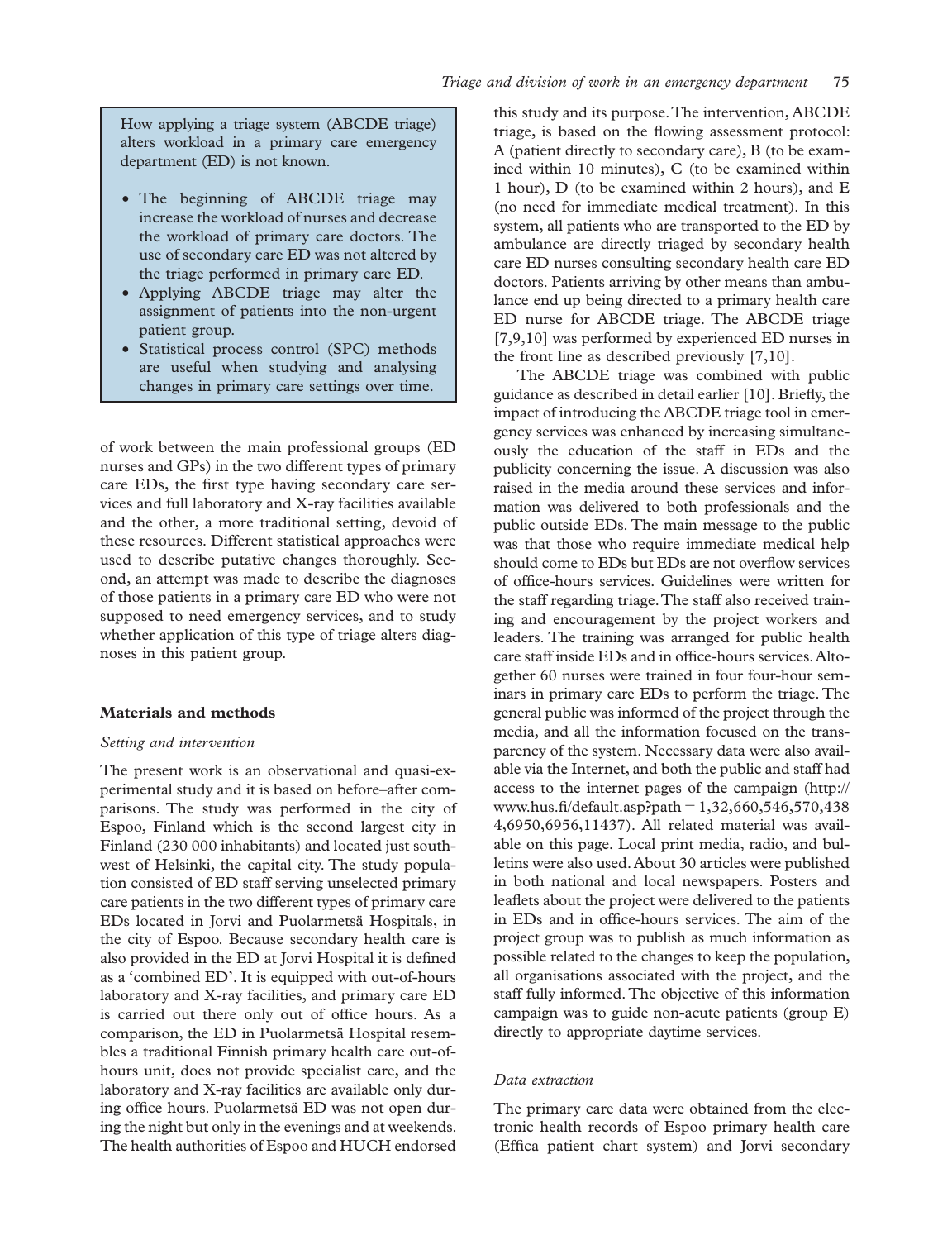health care ED (Helsinki University Central Hospital, HUCH; Musti and Oberon patient chart systems). In Espoo, the follow-up was performed between March 2004 and April 2008. The main outcome measure, the number of monthly visits to doctors and nurses, was scored in both primary care EDs before (March 2004–February 2007, control period) and after implementation of the ABCDE triage system combined with public guidance (March 2007 till the end of the follow-up period in April 2008).

Implementation of the ABCDE triage system combined with public guidance started on 1 March 2007. From 1 March to 30 September 2007 patients triaged to group E were able to stay and wait if they wanted to see the doctor even though the triage nurse had explained to the patient that his/her case was not an emergency issue. From 1 October 2007 group E patients were no longer placed on the doctor's list. They were diverted to their own health centre in office hours and given home care guidance if needed. This process to block non-urgent patients' access to doctors resembles "reverse triage" [11], which has been developed as a tool for secondary care EDs to make decisions on patient flows in exceptional emergency situations.

#### *Primary and secondary outcomes*

The main outcome measure, the number of monthly visits to doctors and nurses, was scored in both primary care EDs before and after implementation of the ABCDE triage system combined with public guidance (March 2007–September 2007). It was thus continued over the next phase of intervention when E patients were no longer allowed to stay in ED but directed to their own home or to the officehours primary care services (from October 2007) till the end of the follow-up time (end of April 2008).

To detect secondary outcomes, putative ABCDE triage induced changes in assessment of patients to group E. The monthly frequencies of causes to consult nurses in EDs before and after the intervention were recorded with ICPC-2 (Finnish International Classification of Primary Care, 2nd ed., 2010, http://www.kuntaliitto.fi) codes in Puolarmetsä primary care emergency service. They were collected from the patient charts of Espoo primary care for periods before (March–August 2006) and after (March–August 2007) the transfer to the triage system and compared. The 10 most common reasons for patient visits were analysed in this way.

To compare the criteria for allocating patients to group E in the two different types of EDs, a sample of ICPC-2 data on the most common reasons for visits of patients assessed by a triage nurse to group E were simultaneously recorded from the patient charts of the Puolarmetsä and Jorvi nurses. The follow-up period in this secondary outcome was after the implementation of triage (March–December 2007).

#### *Main and secondary statistics*

Enumerative statistics were employed to determine whether the aggregated data from 2004 and 2006 differed significantly from the post-intervention status. Since the triage system was introduced at the beginning of March 2007, the number of patient visits since the introduction of the system was compared with the number of patient visits in the respective months of the years before the intervention. The numbers of monthly visits were initially compared using one-way repeated measures analysis of variance followed by the use of Bonferroni's test for detecting the effects of significant systematic monthly variation [7,10].

The data were also evaluated by using analytic statistical methods (i.e. to look at data changes over time), with Statistical Process Control (SPC) tools (e.g. the XmR chart) [12]. Once the intervention(s) were put in place, the performance of the dependent variable was compared with the baseline performance (March 2004–February 2007). The SPC tests were used to determine if the process performance demonstrated common cause or special cause variation [12,13]. Specifically, three statistical tests were applied to the data: (a) a shift in the data demonstrated by eight or more consecutive data points above or below the mean centreline on the control chart, (b) a statistical trend in the data which is defined as six consecutive data points constantly increasing or decreasing, not counting values that are repeated in the sequence, and (c) a data point that exceeds the upper or lower control limits on the control chart (i.e. a data point that exceeds 3 sigma).

The frequencies of ICPC diagnoses were compared by using the paired-samples t-test or chi-squared test, when appropriate.

#### **Results**

After introduction of the ABCDE triage system combined with public guidance the number of patients' record entries made by ED nurses increased at both EDs (RM ANOVA,  $p < 0.001$ , Table I, and Figure 1A, and  $p < 0.001$ , Table I and Figure 1B). Diverting the E group did not seem to increase further the number of record entries by ED nurses (Table I).

Respectively, the number of patient visits to doctors at both EDs ( $p<0.001$ , Figure 1C, Table I, and  $p<0.001$ , Table I, Figure 1D) declined. Diverting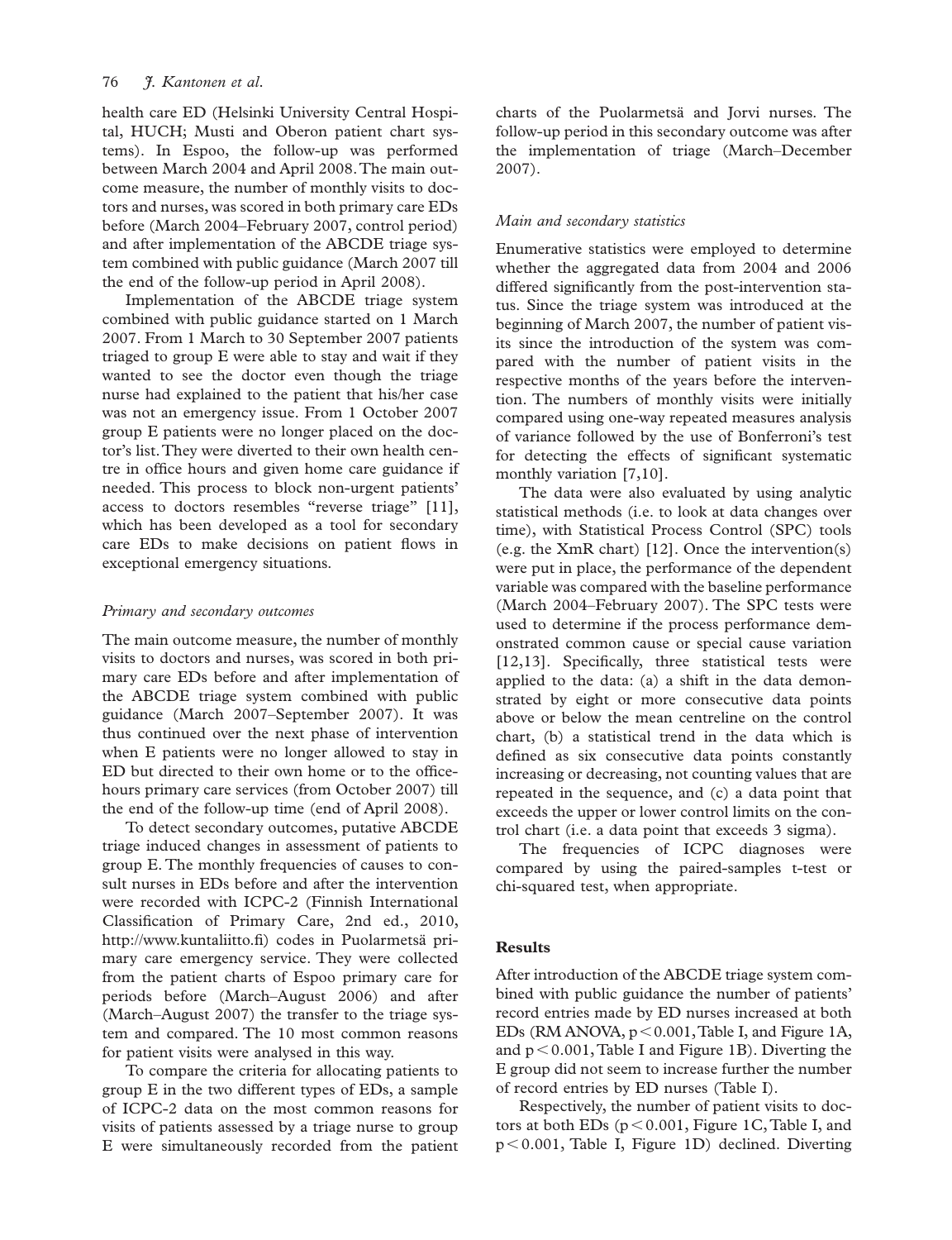|                                        | entries /month) |                | entries/month) entries/month) | 2004 (recorded 2005 (recorded 2006 (recorded After triage (recorded<br>entries/month) | After diverting E-patients<br>(recorded entries/month) |
|----------------------------------------|-----------------|----------------|-------------------------------|---------------------------------------------------------------------------------------|--------------------------------------------------------|
| Jorvi primary care ED doctors          | $2487 \pm 170$  | $2578 \pm 164$ | $2510 \pm 156$                | $2016 \pm 51***$                                                                      | $1885 \pm 250***$                                      |
| Jorvi primary care ED nurses           | $250 \pm 62$    | $298 \pm 52$   | $397 \pm 43$                  | $907 \pm 259***$                                                                      | $623 \pm 90^{***}$                                     |
| Puolarmetsä primary care ED<br>doctors | $1545 + 235$    | $1649 \pm 184$ | $1596 \pm 226$                | $1206 \pm 172$ ***                                                                    | $1155 \pm 162***$                                      |
| Puolarmetsä primary care ED<br>nurses  | $295 + 95$      | $278 \pm 80$   | $245 + 36$                    | $675 + 153$ ***                                                                       | $373 + 66$                                             |
| Jorvi secondary care ED doctors        | $2470 \pm 68$   | $2620 \pm 201$ | $2595 \pm 194$                | $2553 \pm 183$                                                                        | $2525 \pm 81$                                          |

Table I. Number of monthly recorded patient visits to nurses and doctors of the studied EDs before and after triage.

Mean $\pm$  SD is shown. and \*\*\*p $<$  0.001, Bonferroni test, compared with years 2004–2006.

the E group patients from the EDs did not appear to further decrease the number of visits to the doctor but they remained at the same level as when the intervention was started. These interventions did not seem to affect visits to the doctor at the adjacent secondary care ED (see Table I).

The XmR control charts (i.e. the individual and moving range chart) showed that immediately after the introduction of the ABCDE triage system

combined with public guidance, there was a sharp increase in the number of patient records entries by ED nurses in both EDs (see Figures 1A and 1B). This spike in the number of visits was followed by a decrease in the number of patient records entries by nurses followed by a period of stability that was still higher than the baseline periods for both locations. After attempts to divert E patients, variation was reduced in the numbers of monthly recorded ED nurse visits at



Figure 1. (A) Number of recorded monthly patient visits to nurses of Jorvi combined emergency service. Figure shows the original data in the form of an XmR chart: mean and  $3 \times \delta$  (UCL) is presented. (B) Number of recorded monthly patient visits to nurses of Puolarmetsä (traditional) emergency service. (C) Number of recorded monthly patient visits to doctors of Puolarmetsä (traditional) emergency service. (D) Number of monthly recorded patient visits to doctors of Jorvi combined emergency service.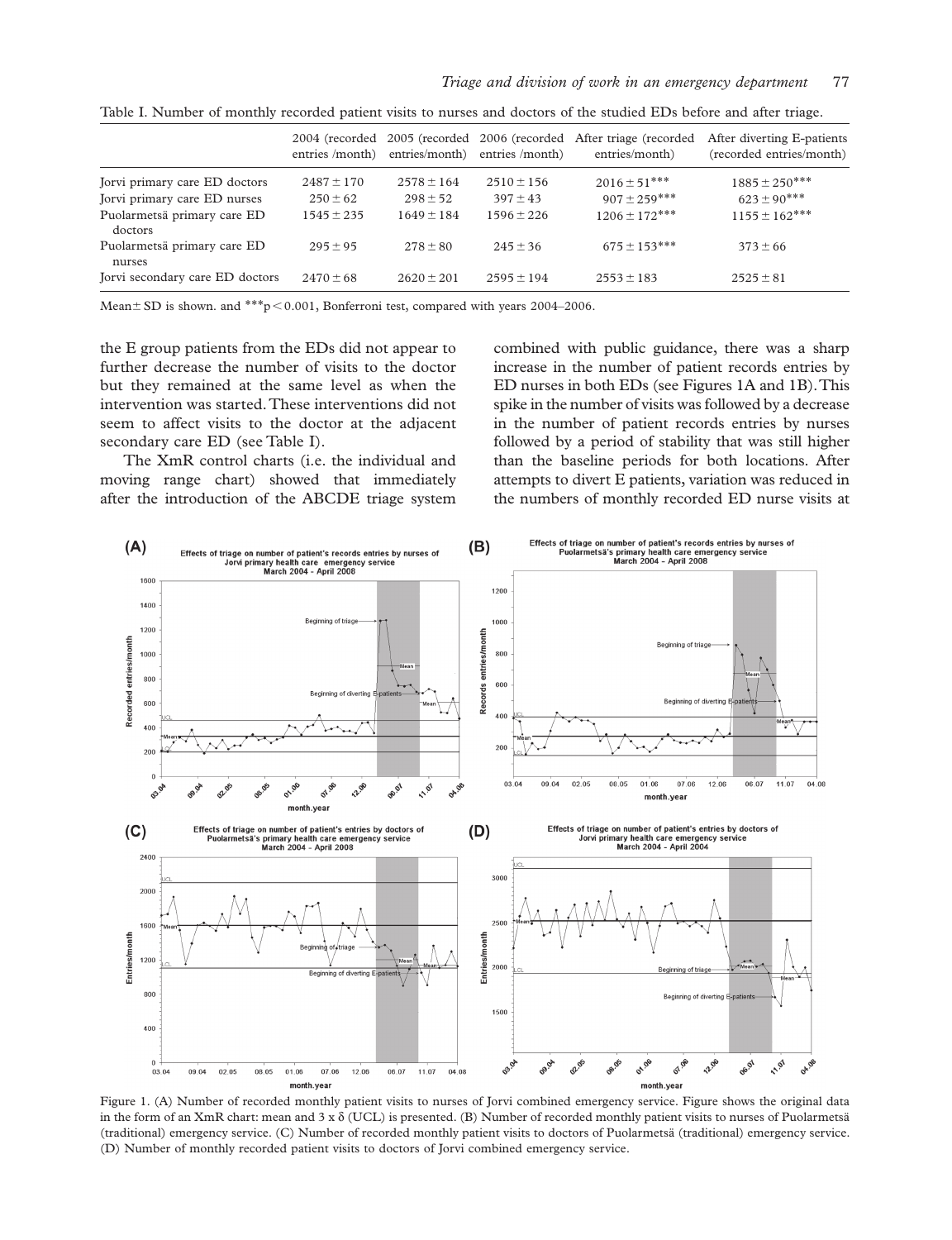#### 78 *J. Kantonen et al.*

both EDs. There was no increased variation in the number of monthly GP visits at EDs (see Figures 1C and 1D) immediately after the interventions.

Implementation of the ABCDE triage combined with public guidance was associated with increases in the frequency of some the most frequently used ICPC-2 codes in the ED nurse reception at Puolarmetsä (Figure 2). Some ICPC-2 codes for patients assessed to group E were more frequent in the Jorvi ED and some others in the Puolarmetsä ED (Table II).

#### **Discussion**

The SPC charts revealed that immediately after the introduction of the ABCDE triage with public guidance there was a sharp increase in the number of recorded patient entries by ED nurses followed by an abrupt decrease and, despite attempts to divert E patients, the rate settled down gradually to levels that were still a bit higher than those observed during the



Figure 2. Monthly numbers of the most common reasons for patient visits to Puolarmetsä (traditional) emergency service nurses for periods before (March–August 2006; grey bars) and after (March–August 2007; white bars) transfer to the triage system.

baseline period (see Figures 1A and B). The variation was reduced in numbers of monthly recorded nurse visits for both EDs at those time points. There was no increased variation in the number of monthly GP visits (see Figures 1C and D) immediately after intervention although there was a clear decrease in the number of visits in both systems. Thus, the present interventions increased workload, which was acutely "buffered" by ED nurse work, and changed the functions of both EDs in an ED nurse work-driven direction, possibly permanently. Simultaneously, monthly **v**isits to doctors in the adjacent Jorvi hospital secondary care ED did not increase, suggesting that the ABCDE triage may be useful in reducing overuse of doctor resources in various types of EDs. Nevertheless, the total number of visits to the studied primary care EDs did not decrease. This is in line with a hypothesis that EDs have "customers of their own" and that those patients are not likely to use ordinary daytime primary health care services [4].

The present data suggest that seven months was enough time for patients to adapt themselves to implementation of ABCDE triage in the studied EDs. Diverting group E patients [11] seems to have stabilized the observed effects of the triage process by decreasing variation rather than altering the magnitude of the effect. Redirecting work from doctors to nurses may theoretically result in financial savings [14,15] especially if the doctor's salary is based on the number of patient contacts [16], as was the case in both EDs. Because it has been shown that in many EDs across the world the triage process has been successfully run by experienced ED nurses [17–19] the present interventions may also be performed without compromising the quality of care and efficiency of work. In various other primary care settings, the quality of care does not necessarily decrease when specific tasks are directed to specially trained nurses [14,15,20]. However, further studies regarding safety must be conducted before widespread implementation of the present intervention is recommended.

Implementation of the ABCDE triage combined with public guidance was associated with a change in the ED nurses' assessment of who is triaged to class E. After the intervention, small traumas, fever, and throat and ear symptoms were more often treated by the nurses who clearly took more independent responsibility for the patients than before. The reasons for the E-group patients to visit the two EDs also resembled those reported to be low acuity among self-referred patients in secondary EDs [21]. In the two different EDs the patients assessed to E-groups also seemed to be a bit different.

After applying the ABCDE triage combined with public guidance, increased workload was thus acutely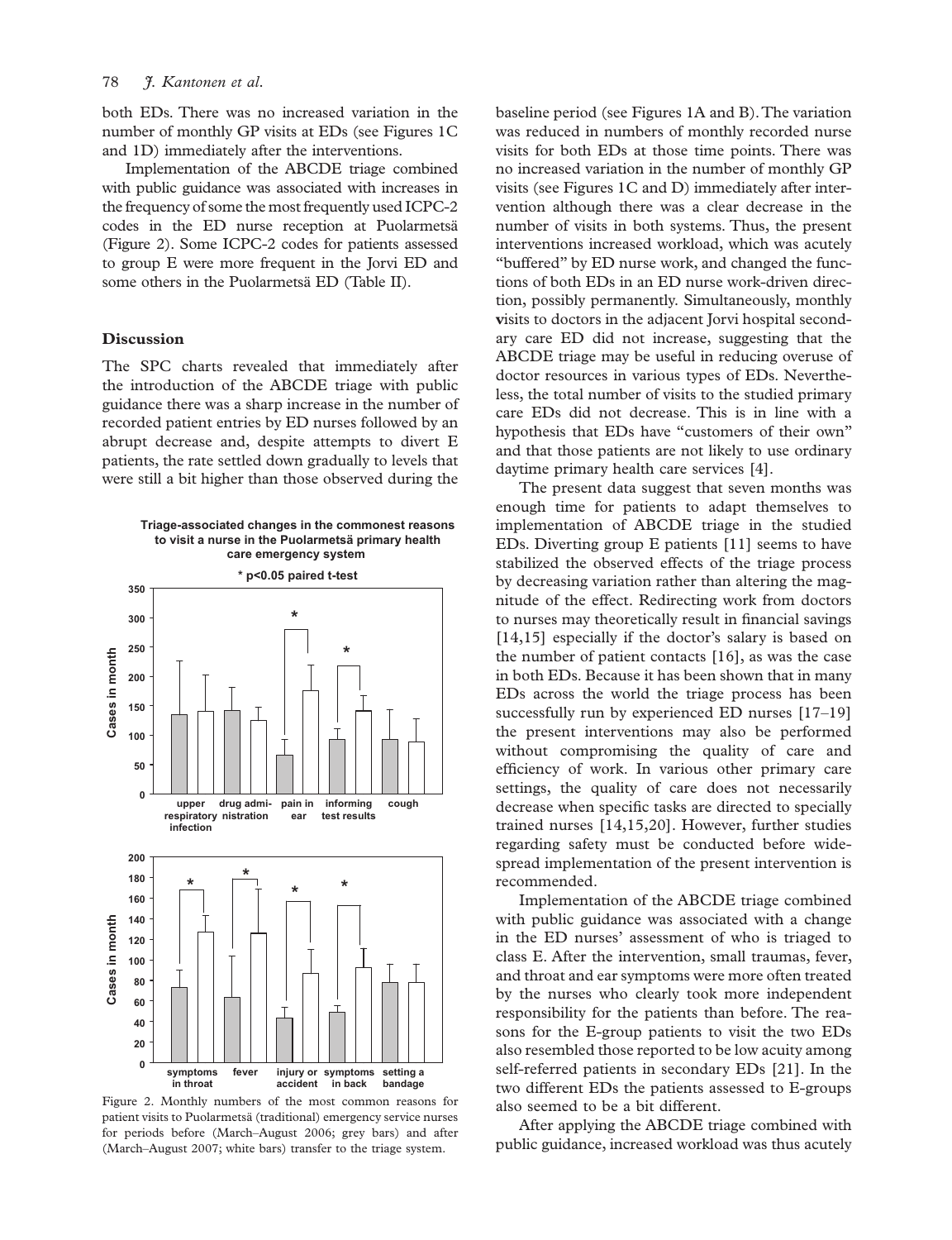| <b>ICPC</b><br>code |                                          | <b>JORVI ED</b> | PUOLARMETSÄ<br>ED |                 | ICPC code                                                       | <b>JORVI</b><br>ED | PUOLARMETSÄ<br>ED |
|---------------------|------------------------------------------|-----------------|-------------------|-----------------|-----------------------------------------------------------------|--------------------|-------------------|
| $\mathbb R$         | <b>RESPIRATORY</b>                       | 88              | 255***            | S               | <b>SKIN</b>                                                     |                    |                   |
| <b>R05</b>          | Cough                                    | 22              | 39                | S <sub>18</sub> | Laceration/cut                                                  | 14                 |                   |
| R21                 | Throat Symptom/<br>Complaint             | 21              | 53                | S <sub>19</sub> | Skin injury other                                               |                    | $\overline{7}$    |
| R <sub>29</sub>     | Respiratory Symptom/<br>Complaint other  |                 | $\mathbf Q$       | S <sub>29</sub> | Skin symptom/<br>complaint other                                |                    | $\mathbf Q$       |
| R74                 | Upper respiratory<br>infection acute     | 24              | 120               | D               | <b>DIGESTIVE</b>                                                | 55                 | $34***$           |
| R75                 | Sinusitis acute/chronic                  |                 | 11                | D <sub>01</sub> | Abdominal pain/<br>cramps general                               | $\overline{7}$     | $\overline{7}$    |
| R97                 | Allergic rhinitis                        |                 | 10                | D10             | Vomiting                                                        | 13                 |                   |
| L                   | MUSCULOSKELETAL                          | 80              | 111               | D11             | Diarrhoea                                                       | 16                 | 8                 |
| L <sub>01</sub>     | Neck symptom/<br>Complaint               | 8               |                   | H               | EAR                                                             | 12                 | $55***$           |
| L <sub>02</sub>     | Back symptom/<br>Complaint               | 20              | 41                | H <sub>01</sub> | Ear pain/Earache                                                | 6                  | 30                |
| L05                 | Flank/Axilla Symptom/<br>Complaint       | 6               |                   | H27             | Fear of ear disease                                             |                    | 8                 |
| L <sub>08</sub>     | Shoulder Symptom/<br>Complaint           |                 | 6                 | $\mathbf F$     | <b>EYE</b>                                                      | 8                  | $49***$           |
| L <sub>09</sub>     | Arm symptom/Complaint                    |                 | 6                 | F02             | Red eye                                                         |                    | 14                |
| L14                 | Leg/Thigh Symptom/<br>Complaint          | $\overline{7}$  |                   | F <sub>29</sub> | Eye symptom/<br>Complaint other                                 | 6                  | 14                |
| L15                 | Knee symptom/<br>Complaint               |                 | 12                | F73             | Eye infection/<br>Inflammation other                            |                    | 8                 |
| L16                 | Ankle symptom/<br>Complaint              |                 | 6                 | $\bar{a}$       | PROCESS CODES                                                   | 11                 | 33                |
| L17                 | Foot/Toe Symptom/<br>Complaint           | $\overline{7}$  | 12                | $\mathbf P$     | PSYCHOLOGICAL                                                   | 30                 | $8***$            |
| A                   | <b>GENERAL AND</b><br><b>UNSPECIFIED</b> | 77              | 91                | P <sub>15</sub> | Chronic alcohol abuse                                           | $\mathbf Q$        |                   |
| A02                 | Chills                                   | $\overline{7}$  |                   | P <sub>16</sub> | Acute alcohol abuse                                             | 5                  |                   |
| A03                 | Fever                                    | 40              | 63                | N               | NEUROLOGICAL                                                    | 19                 | $10^{**}$         |
| A29                 | General Symptom/<br>Complaint, other     | 9               | 8                 | N <sub>01</sub> | Headache                                                        |                    | 8                 |
| A80                 | Trauma/Injury NOS                        |                 | $\overline{7}$    | U               | UROLOGICAL                                                      | 11                 | 14                |
| S                   | <b>SKIN</b>                              | 42              | 81                | U <sub>01</sub> | Pain during urination                                           |                    | 6                 |
| S08                 | Skin colour change                       |                 | 8                 | X               | <b>FEMALE GENITAL</b>                                           | 8                  | 6                 |
| S09                 | Infected finger/toe                      |                 | 8                 | K               | CARDIOVASCULAR                                                  | 5                  | $\overline{4}$    |
| S10                 | Boil/carbuncle                           |                 | 6                 | W               | PREGNANCY,<br>CHILDBEARING,<br><b>FAMILY</b><br><b>PLANNING</b> | $\overline{2}$     | 3                 |
| S11                 | Skin infection<br>post-traumatic         |                 | 6                 | Ζ               | <b>SOCIAL</b><br><b>PROBLEMS</b>                                | $\overline{2}$     | $\mathbf{1}$      |
| S <sub>16</sub>     | Bruise/contusion                         | $\overline{4}$  |                   | Y               | <b>MALE GENITAL</b>                                             | $\mathbf{1}$       | $\mathbf{0}$      |
|                     |                                          |                 |                   |                 | <b>TOTAL</b>                                                    | 431                | 723               |

Table II. Distribution of ICPC-2 diagnoses in group E patients after implementing the ABCDE-triage.

"buffered" by ED nurse work. This phenomenon, e.g. delivering increased workload to cheaper staff, has already earlier been used deliberately in health care [14–16]. Increased workload should be taken into consideration when any similar intervention is applied elsewhere by, for example, increasing nurse resources. This "buffering" effect of ED nurse work was easier to observe from the XmR chart than from mean and aggregated statistics. Without XmR charts the finding that in Puolarmetsä ED the final level of ED nurse entries ended up actually on a higher level than before

intervention would not have been observed from enumerative statistics. While the descriptive statistical analysis indicated that there were statistically significant differences between two aggregated points in time, they failed to answer critical questions from a quality improvement perspective: (1) Have the processes demonstrated statistical changes over time? and (2) If changes have been detected, were they sustained over time? The aggregated data here provided little insight into the underlying data and the related variation in these data and therefore analytical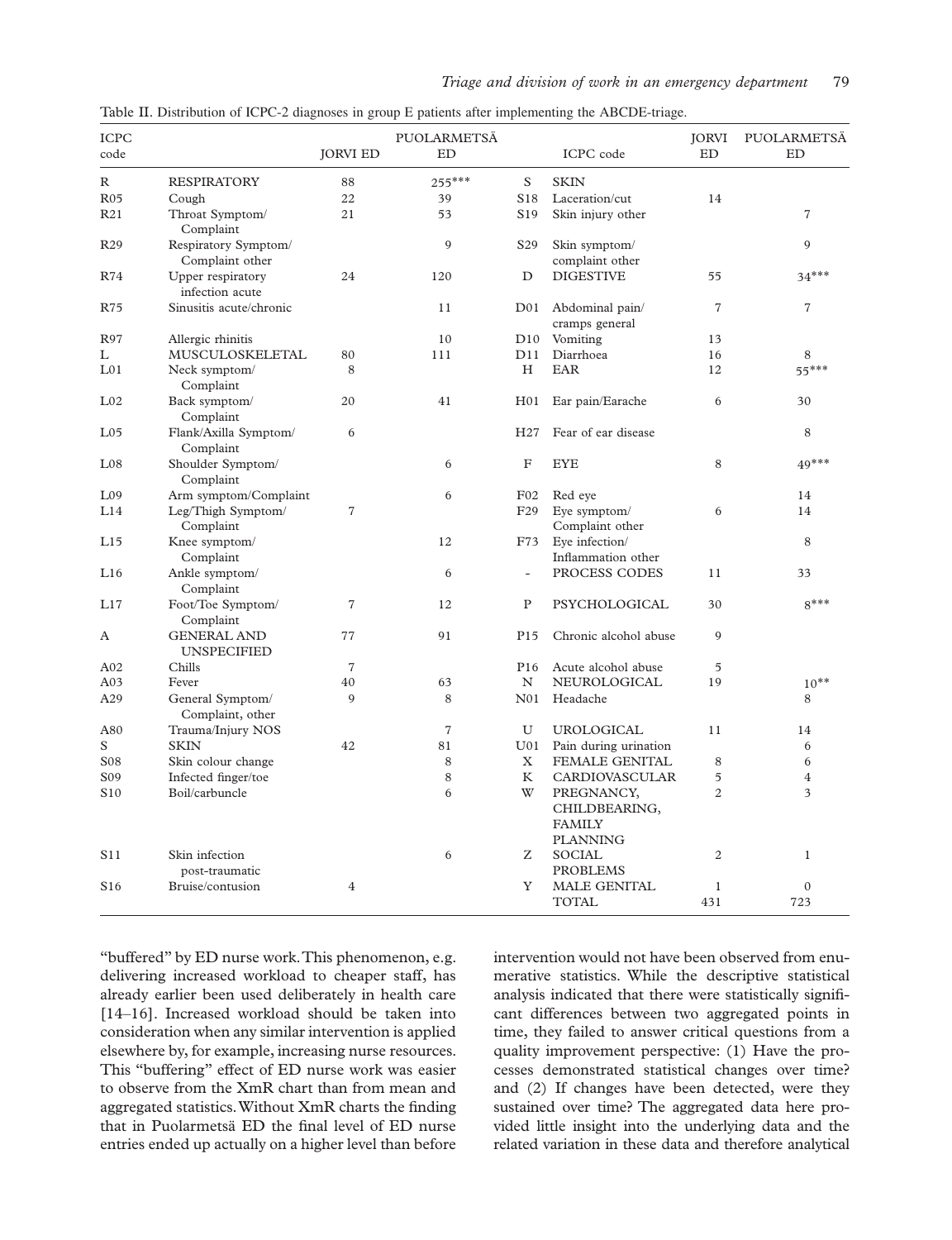methods were applied [22]. The SPC methods provide the preferred approach to determining whether a change in the process performance had actually occurred and when it occurred [23,24]. While SPC methods have been applied to industrial and manufacturing sectors since the early 1900s [23,24], healthcare research aimed at improving quality and safety has been using SPC for about 20 years [12,13,24–26].

It is hard to judge whether or not to recommend the use of ABCDE triage combined with public guidance in EDs. Administration of primary care may be interested in this intervention due to cost savings produced by decreased use of doctor resources in the cost area of emergency services [16,27]. On the other hand, there seems to be an association between introducing this type of "reverse triage" and increased use of expensive complementary private sector doctors' services [7,27]. In Finland, private services are mainly available for wealthy people [28] and increasing their use is not necessarily a desired goal in public health care trying to serve equally the whole population. We have no properly collected data concerning the opinions of the staff in primary care or the public which uses the ED services and actually also pays for these via taxes, regarding the present intervention. Thus, further studies are needed to make recommendations as to when this type of intervention is appropriate to use.

#### **Conclusions**

The present ABCDE triage system combined with public guidance may help to reduce non-urgent patient visits to doctors in primary care emergency departments without increasing visits to the secondary care ED. However, it probably causes additional work for ED nurses because they clearly take more independent responsibility for the patients than before. Applying the ABCDE triage may also alter assessment of patients into group E.

#### **Acknowledgements**

The authors wish to thank Drs Jane Roessner, Tuula Heinänen, Gareth Parry, Michael Horwood, and professor Maaret Castren for their valuable comments. They also wish to express their gratitude to the two unknown referees who clearly improved the manuscript with their comments. This work was funded by the City of Espoo and HUS.

#### **Declaration of interest**

There are no conflicts of interest in connection with the paper. The authors alone are responsible for the content and writing of the paper.

#### **References**

- [1] Afilalo J, Marinovich A, Afilalo M, Colacone A, Léger R, Unger B, et al. Nonurgent emergency department patient characteristics and barriers to primary care. Acad Emerg Med 2004;11:1302–10.
- [2] Afilalo M, Guttman A, Colacone A, Dankoff J, Tselios C, Beaudet M, et al. Emergency department use and misuse. J Emerg Med 1995;13:259–64.
- [3] Vertesi L. Does the Canadian Emergency Department Triage and Acuity Scale identify non-urgent patients who can be triaged away from the emergency department? CJEM 2004;6:337–42.
- [4] Carret ML, Fassa AG, Kawachi I. Demand for emergency use health service: Factors associated with inappropriate use. BMC Health Serv Res 2007;18:131.
- [5] Pines JM, Garson C, Baxt WG, Rhodes KV, Shofer FS, Hollander JE. ED crowding is associated with variable perceptions of care compromise. Acad Emerg Med 2007;14: 1176–81.
- [6] Farrohknia N, Castrén M, Ehrenberg A, Lind L, Oredsson S, Jonsson H, et al. Emergency department triage scales and their components: A systematic review of the scientific evidence. Scand J Trauma Resusc Emerg Med 2011;19:42.
- [7] Kantonen J, Menezes R, Heinänen T, Mattila J, Mattila KJ, Kauppila T. Impact of the ABCDE triage in primary care emergency department on the number of patient visits to different parts of the health care system in Espoo City. BMC Emerg Med 2012;12:2.
- [8] Kajantie M, Vänskä J, Avela R, Kangas M, Kaukonen, Teittinen J. Sairaalalääkärien päivystys 2006 [Call duties of house physicians in 2006]. Finnish Med J 2007; 48:4545–50.
- [9] Miettola J, Halinen M, Lipponen P, Hietakorpi S, Kaukonen M, Kumpusalo E. Kuopion yhteispäivystystutkimus: yleislääkäripäivystyksen toimivuus ja odotusajat kiireellisyysluokittain [Combined emergency department study of Kuopio: functionality and waiting times of different triage groups in an emergency department ran by general practitioners]. Finnish Med J 2003;58:305–8.
- [10] Kantonen J, Kaartinen J, Mattila J, Menezes R, Malmila M, Castren M, et al. Impact of the ABCDE triage on the number of patient visits to the emergency department. BMC Emerg Med 2010;10:12.
- [11] Kelen GD, Kraus CK, McCarthy ML, Bass E, Hsu EB, Li G, et al. Inpatient disposition classification for the creation of hospital surge capacity: A multiphase study. Lancet 2006;368:1984–90.
- [12] Lloyd RC. Quality health care: A guide to developing and using indicators. Sudbury, MA: Jones & Bartlett; 2004.
- [13] Provost L, Murray S. The health care data guide: Learning from data for improvement. San Francisco: Jossey-Bass; 2011.
- [14] Laurant M, Reeves D, Hermens R, Braspenning J, Grol R, Sibbald B. Substitution of doctors by nurses in primary care. Cochrane Database Syst Rev 2005;18:CD001271.
- [15] Arts EE, Landewe-Cleuren SA, Schaper NC, Vrijhoef HJ. The cost-effectiveness of substituting physicians with diabetes nurse specialists: A randomized controlled trial with 2-year follow-up. J Adv Nurs 2012;68:1224–34.
- [16] Gosden T, Forland F, Kristiansen IS, Sutton M, Leese B, Giuffrida A, et al. Capitation, salary, fee-for-service and mixed systems of payment: Effects on the behaviour of primary care physicians. Cochrane Database Syst Rev 2000;3:CD002215.
- [17] Kuensting LL. "Triaging out" children with minor illnesses from an emergency department by a triage nurse: Where do they go? J Emerg Nurs 1995;21:102–8.